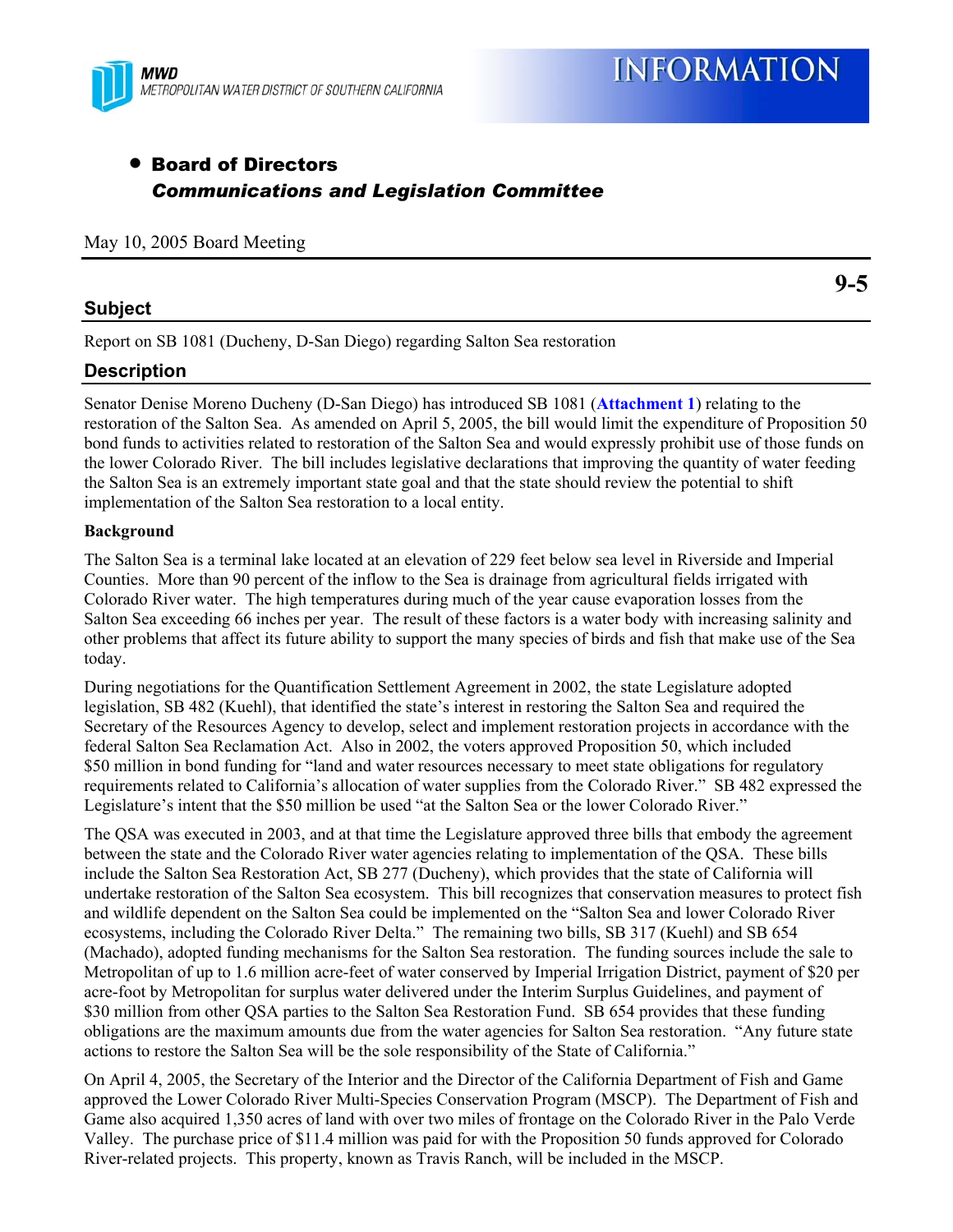### **Provisions of SB 1081**

As drafted, SB 1081 contains several provisions that could potentially have negative impacts on Colorado River management. First, the bill declares that increasing water flows into the Salton Sea is an important goal of the state. This is contrary to other state and federal declarations that the Salton Sea does not have a right to deliveries of Colorado River water or the mandate that IID reduce its agricultural drainage and become a more efficient water user.

Second, SB 1081 would restrict the use of Prop. 50 funds to Salton Sea restoration activities. As enacted, however, the proposition allows conservation funds to be used for either the Sea or the Colorado River. If Colorado River programs can do more for endangered species than a Salton Sea restoration, those funds should be used where they can be most effective - as the voters intended.

Finally, the bill would require the Wildlife Conservation Board to identify replacement funds for the Travis Ranch habitat lands that will help the MSCP. Restoring the Salton Sea, while a laudable goal, should not come at the expense of the MSCP, particularly when the Salton Sea restoration program has yet to be identified.

For the reasons stated, staff advised the author that Metropolitan opposes SB 1081 unless these provisions are amended to reflect existing state policy. On April 26, 2005, staff testified before the Senate Natural Resources and Water Committee to express Metropolitan's concerns with the bill.

### **Policy**

At its meeting on June 9, 1998, the Board approved support for the federal Salton Sea Reclamation Act based on the policy that restoration of the Salton Sea would not affect rights and obligations with respect to the Colorado River, including implementation of California's Colorado River Water Use Plan (also known as the California 4.4 Plan).

Board support for Proposition 50 as adopted.

# **Fiscal Impact**

Enactment of SB 1081 could have potential funding impacts to the MSCP.

*Jeffrey Kightlinger General Counsel* 

4/18/2005

*Date* 

*Dennis B. Underwood CEO/General Manager*  4/21/2005 *Date* 

**Attachment 1 – Senate Bill No. 1081**  BLA #3689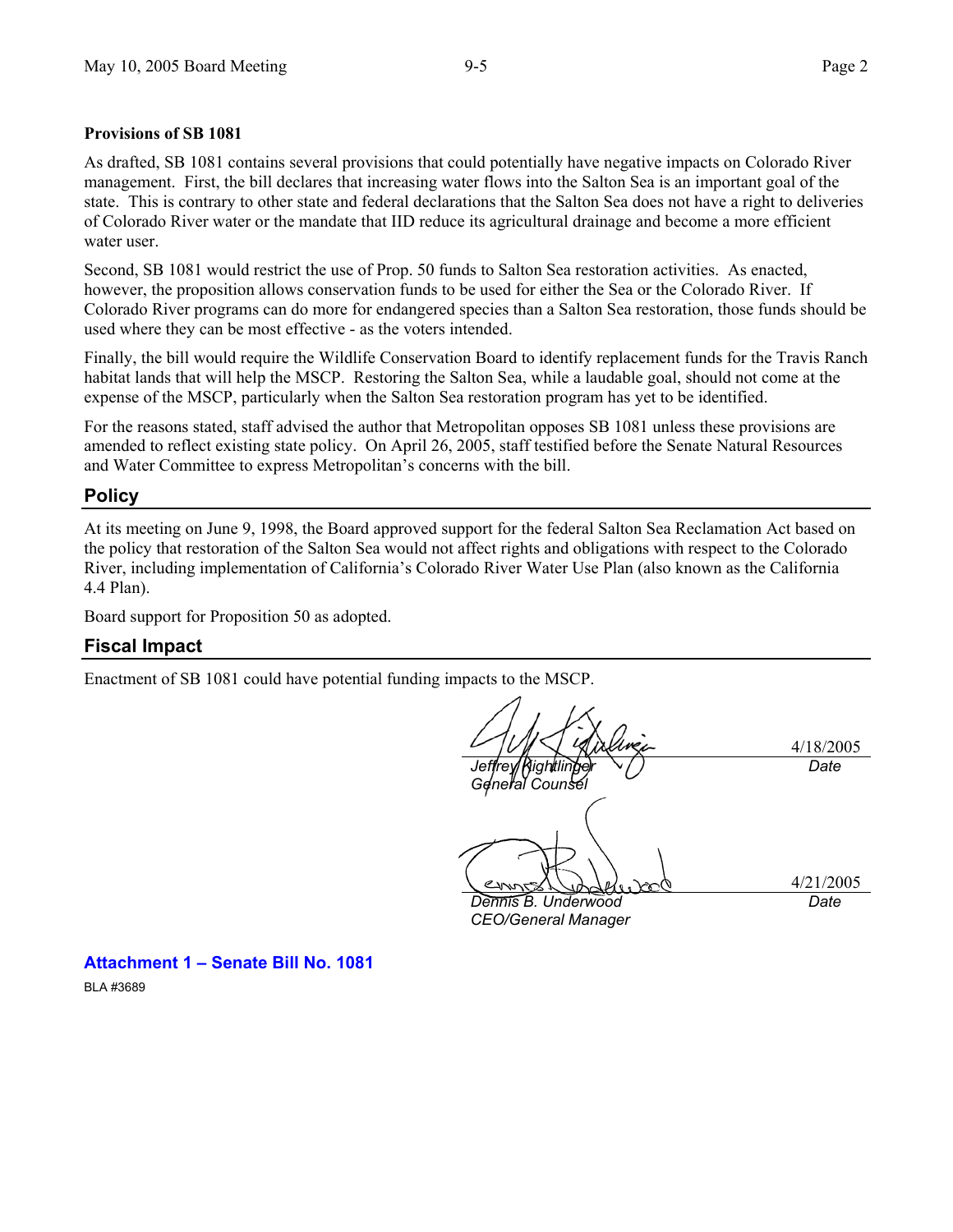AMENDED IN SENATE APRIL 5, 2005

**SENATE BILL No. 1081** 

#### **Introduced by Senator Ducheny**

February 22, 2005

An act relating to fish and game *to add Section 79569 to the Water Code, relating to habitat restoration*.

#### legislative counsel's digest

SB 1081, as amended, Ducheny. Salton Sea restoration.

Existing law requires the Secretary of the Resources Agency, in consultation with the Department of Fish and Game, the Department of Water Resources, the Salton Sea Authority, appropriate air quality districts, and the Salton Sea Advisory Committee, to undertake a restoration study to determine a preferred alternative for the restoration of the Salton Sea ecosystem and the protection of wildlife dependent on that ecosystem. The

*The Water Security, Clean Drinking Water, Coastal and Beach Protection Act of 2002, an initiative measure approved by the voters at the November 5, 2002, statewide general election, authorizes, for the purposes of financing a safe drinking water, water quality, and water reliability program, the issuance of bonds in the amount of \$3,440,000,000, of which \$50,000,000 is available, upon appropriation by the Legislature, to the Wildlife Conservation Board for the acquisition, protection, and restoration of land and water resources necessary to meet state obligations for regulatory requirements related to California's allocation of water supplies from the Colorado River.*

This bill would *state the intent of the Legislature that any of those bond moneys appropriated to the board for that purpose that are unencumbered on or after January 1, 2006, be used exclusively for the purpose of restoration of the Salton Sea and related activities. The bill*

 $\Box$ 

98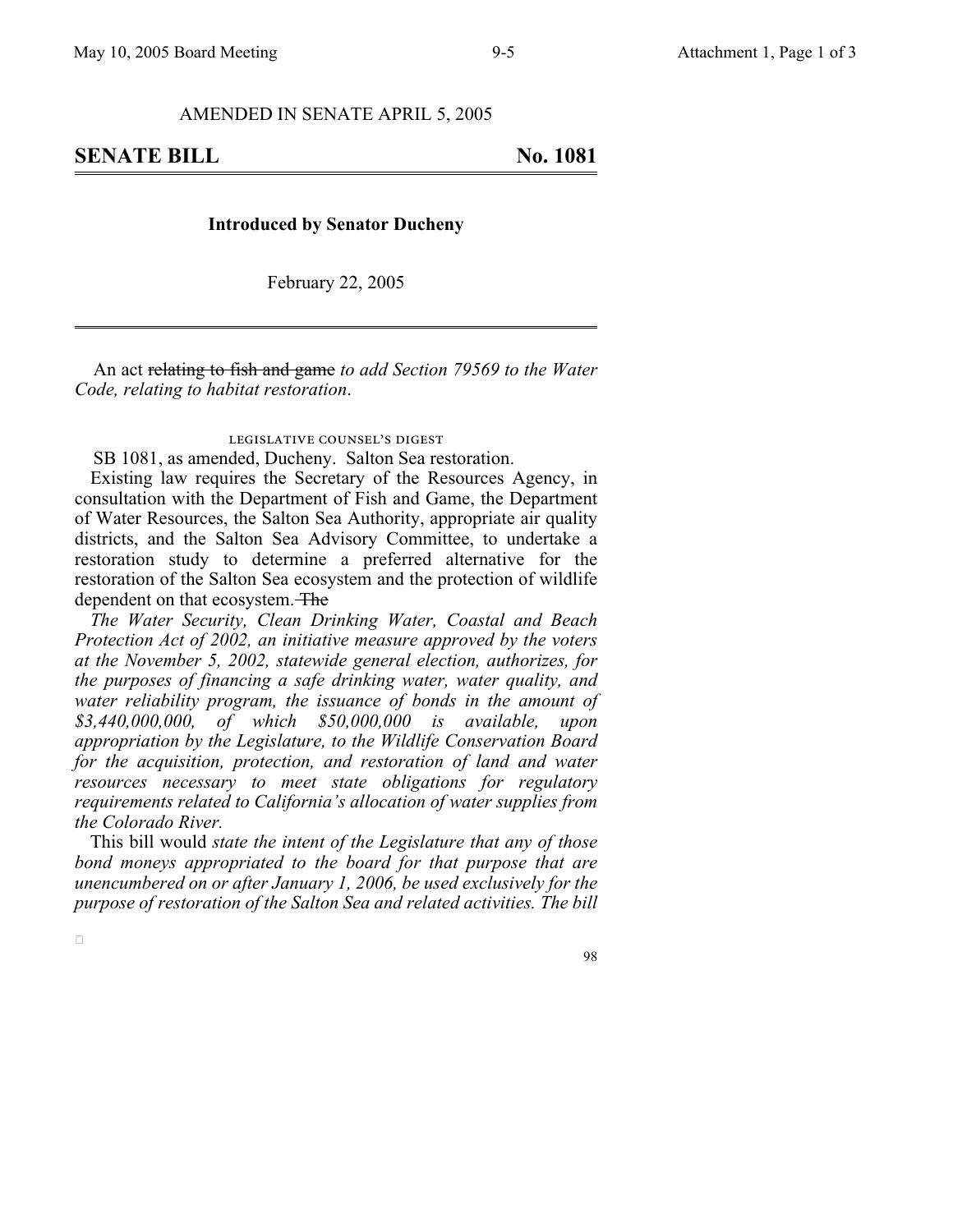*would require the board to prepare and submit to the Legislature, on or before January 1, 2006, a report identifying funds to replace those moneys expended by that board for the acquisition of specified land for the purpose of habitat conservation. The bill would require the Department of Water Resources and the authority to seek to enter into a memorandum of understanding with the United States Geological Survey and the United States Bureau of Reclamation to establish a state and federal coordinated plan for the restoration of the Salton Sea. The bill would* make findings and declarations relating to tributaries of the Salton Sea and local control of the restoration.

Vote:  $\Box$  majority. Appropriation:  $\Box$  no. Fiscal committee:  $\Box$  <del>no</del> *yes*. State $\Box$ mandated ocal program:  $\Box$  no.

*The people of the State of California do enact as follows:*

1 2 SECTION 1.The Legislature finds and declares all of the following:

3 4 (a)The Alamo River and the New River are important resources and inland tributaries to the Salton Sea.

5 6 (b)Improving water quality and the quantity of water that feeds into the Salton Sea are extremely important goals.

7 8 9 (c)The restoration of the Salton Sea is important to the economic development of Imperial County and Riverside County.

10 11  $(d)$   $\Box$ Tocal input on restoration efforts should be taken into consideration at every phase of the restoration plan.

12 13 14 (e)The state should address the involvement of local entities such as the Salton Sea Authority and review the potential to shift implementation of the restoration plan to a local entity.

15 *SEC. 2.Section 79569 is added to the Water Code, to read:*

16 *79569. It is the intent of the Legislature that any moneys*

17 *appropriated to the Wildlife Conservation Board pursuant to*

18 *Section 79568 that are unencumbered on or after January 1,*

19 *2006, be used exclusively for the purpose of the restoration of the*

20 21 *Salton Sea and related activities. As used in this section, "restoration of the Salton Sea and related activities" does not*

22 *include land acquisition on the Lower Colorado River that is not*

23 *related to the restoration of the Salton Sea.*

24 25 *SEC. 3. The Wildlife Conservation Board shall prepare and submit to the Legislature, on or before January 1, 2006, a report*

98